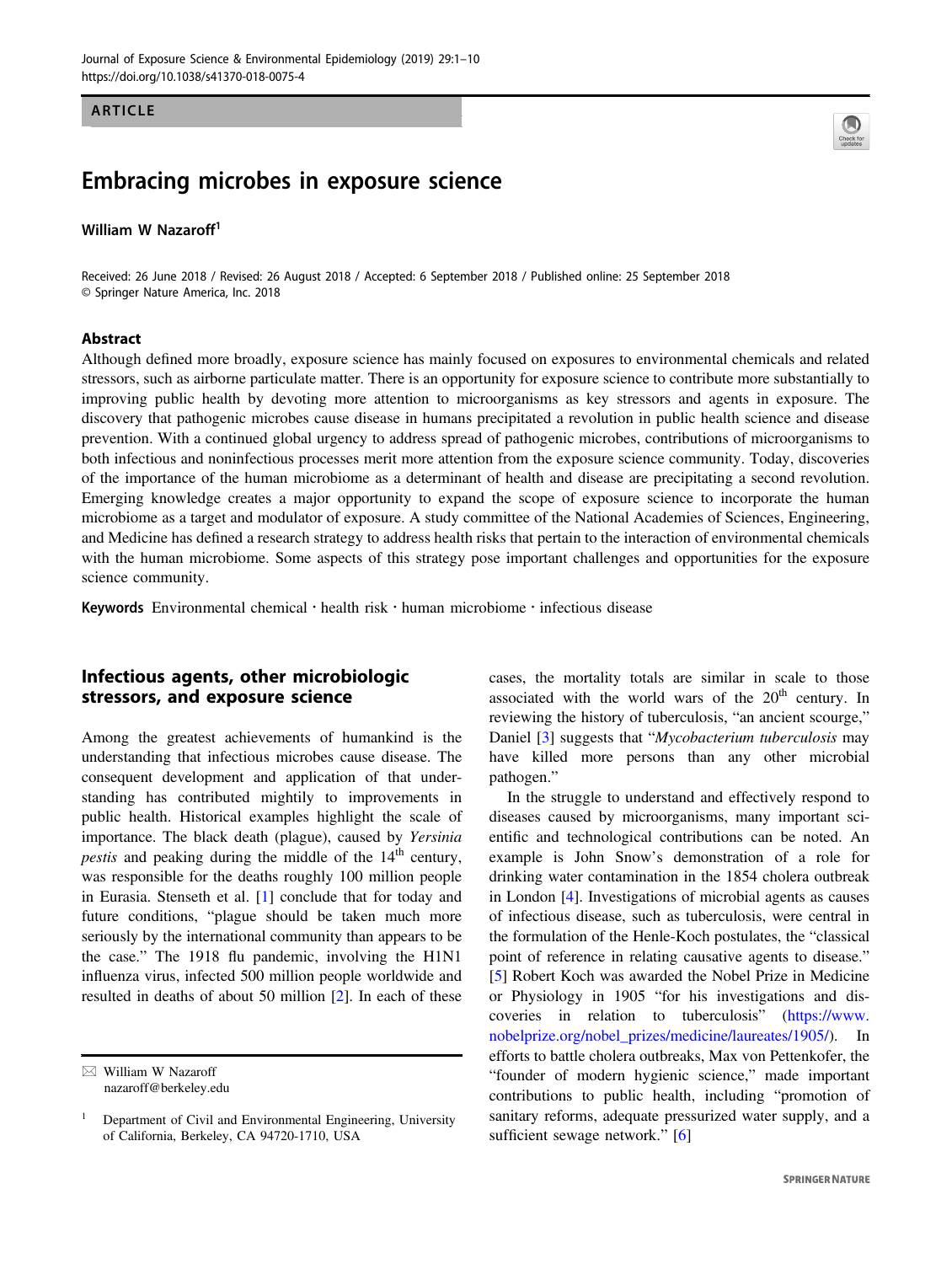The scientific achievements of the  $19<sup>th</sup>$  century in understanding the roles of microbes as the causes of infectious diseases were followed by major technological developments throughout the  $20<sup>th</sup>$  century to prevent and treat infectious disease. A prime example is the use of chemical disinfection for municipal drinking water, building on seminal investigations of disinfection kinetics [\[7](#page-6-0)] and chemistry [[8\]](#page-6-0). In 2007, readers of the British Medical Journal voted "sanitation (clean water and sewage disposal)" as the "most important medical milestone since 1840." [[9\]](#page-7-0) Other major achievements improving public health in response to the challenge posed by infectious microorganisms include the widespread use of antibiotics [\[10](#page-7-0)] and the development of vaccines based on immunology [\[11](#page-7-0)]. More mundane, yet still important, are handwashing and other hygienic practices in health-care settings [\[12](#page-7-0), [13](#page-7-0)].

Despite major progress, understanding pathways of infectious disease transmission and how to control them remain important topics of scientific and public health concern. These issues are of keen interest with regards to specific diseases, such as influenza [[14\]](#page-7-0), tuberculosis [\[15](#page-7-0)], and SARS [[16\]](#page-7-0). They are relevant to specific infrastructure components that may contribute to exposure pathways, as in the case of premise plumbing and its roles in Legionnaire's disease and pulmonary nontuberculous mycobacterial disease [[17,](#page-7-0) [18\]](#page-7-0). Infectious disease transmission is also a major concern in high-risk environments such as passenger aircraft [\[19](#page-7-0)] and health-care facilities [[20\]](#page-7-0).

Given the importance of pathogenic organisms as causes of disease and given the importance of infectious disease in the realm of environmental and public health, it is surprising that the exposure science community devotes relatively little attention to the subject.

The topic certainly lies within scope. Referring to definitions [[21\]](#page-7-0) in the official glossary of the International Society of Exposure Analysis (now the International Society of Exposure Science), exposure is the "contact between an agent and a target." An agent is "a chemical, biological, or physical entity that contacts a target." And the target is "any biological entity that receives an exposure or a dose (e.g., a human, human population, or a human organ)." This set of definitions clearly provides for exposure science to include characterizing the nature, scope, and conditions that influence human exposure to pathogenic microbes.

In 2012, the National Academies published Exposure Science in the  $21^{st}$  Century: A Vision and a Strategy [\[22](#page-7-0)]. That document defines exposure science as "The collection and analysis of quantitative and qualitative information needed to understand the nature of contact between receptors (such as people or ecosystems) and physical, chemical, or biologic stressors." That report frequently uses the phrase (or close variants), "physical, chemical, or biologic stressors." Yet, it is almost silent on any of the manifold specific exposure issues that would arise in considering pathogenic microorganisms.

Consider, too, the history of work published in this journal. As of June 2018, the Web of Science catalogued 1723 articles published in the Journal of Exposure Science and Environmental Epidemiology (JESEE) and its predecessor (with "Science" replaced by "Analysis"). Of these, only about 2% are selected in a search in which the topic is "microbe" or "microbial" or "bacteria" or "fungus" or "virus."

To its credit, a special anniversary release of JESEE, published in 2011, included, among the sixteen brief articles, two (13%) that were specifically microbial. They addressed, respectively, anthrax and the 2009 H1N1 pandemic flu virus. (Online source: [https://www.nature.com/](https://www.nature.com/jes/articles?type=exposure-science-digests)  $jes/articles?type = exposure-science-digests.)$  $jes/articles?type = exposure-science-digests.)$  $jes/articles?type = exposure-science-digests.)$ 

Chemical methods for managing health risks from pathogens require contributions from exposure science to properly balance microbiological and chemical hazards. Among noteworthy examples in this regard are exposures to disinfection byproducts in drinking water [\[23](#page-7-0)]. Such concerns contributed to a transition in water quality engineering, substituting chloramines for chlorine as residual disinfectants. Triclosan was developed and introduced as a broad-spectrum antibacterial agent in health-care settings [\[24](#page-7-0)], but then more broadly applied in personal care and household products, raising a host of chemical toxicity concerns, which have contributed to an international call for limits on its production and use [\[25](#page-7-0)]. A third example is the finding that heavy use of bleach in household cleaning is associated with increased risk of nonallergic asthma [[26\]](#page-7-0). In each of these cases, chemical exposures are clearly intertwined with microbial concerns.

In addition to infectious microbial agents, other biologic stressors contribute to adverse health risks. Issues related to exposure science are not yet well resolved in many such cases. For example, dampness in buildings is an important risk factor for adverse respiratory outcomes [[27\]](#page-7-0). Until now, it has not been possible to determine the underlying cause for the associations, and it remains unclear whether the most important exposures are microbial or chemical in nature. A case could be advanced that understanding the cause isn't so important if an effective remedy is to remediate the underlying dampness. That pragmatic approach misses important opportunities for synergistic insights that can result from deeper understanding of the causal relationships.

Exposure science can make considerable contributions in improving knowledge about health risks associated with infectious agents and other biological stressors. For example, exposure analyses can be improved. Many studies acknowledge the importance of exposure yet rely upon qualitative descriptors or weak proxy indicators such as the abundance of a stressor in an environmental medium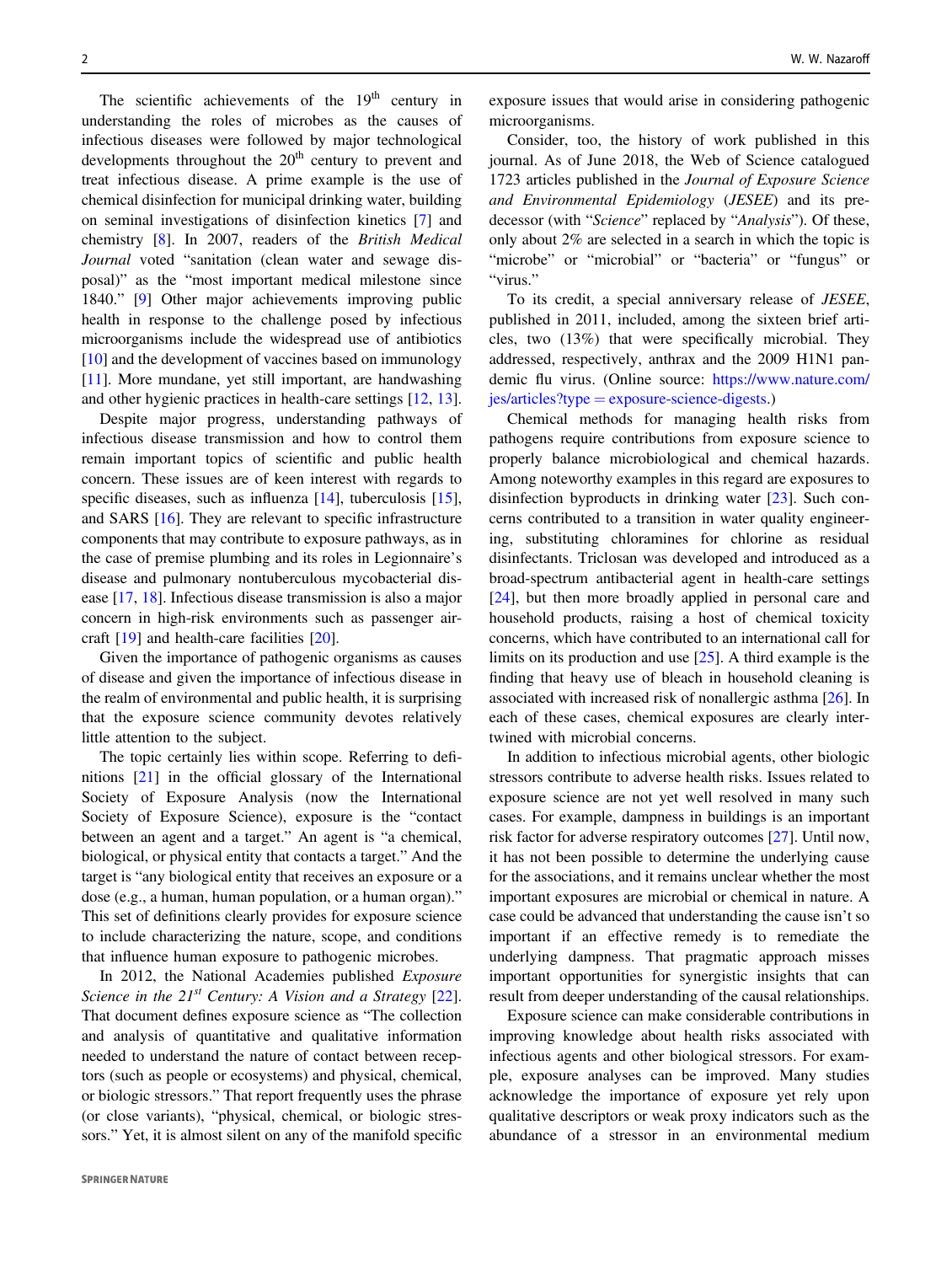without adequate attention to the extent of contact between the target and that medium. Exposure science can contribute improved mechanistic descriptions of the source-to-intake pathways in ways that would support mathematical modeling for risk assessment and risk management. Exposure science can effectively contribute improved knowledge about exposures that occur through multiple pathways, for instance in assessing nosocomial viral infection risk [[28\]](#page-7-0).

Exposure science also is well-positioned to incorporate explicit consideration of human factors for parameters such as inhalation and ingestion rates. Central tendency, population variability, and dependence on underlying factors (such as age, sex, and activity level) may be important considerations for quantifying exposures. Likewise, exposure science is well suited to provide explicit consideration of human activity patterns [\[29](#page-7-0)], illuminating where people are and when, essential information for properly relating a stressor's abundance in an environmental medium to the consequent contact that constitutes an exposure.

Exposure science can play an important role in outbreak investigations, in epidemiological studies of patterns of infectious disease, and in the evaluation of technical and administrative interventions for public health protection. Exposure science is particularly well positioned to contribute quantitative evidence needed to support rational tradeoffs when evaluating chemical interventions to protect public health against infectious agents [[30\]](#page-7-0).

These aspects pertain closely to current value-added opportunities for exposure science. A key point to consider is this: while exposure science is designed to address microbial agents as biologic stressors, contributions are occurring at a lower rate than would be justified by public health significance in infectious and noninfectious disease risk assessment and risk management.

#### Second revolution: healthy human microbiome

A second scientific revolution is underway in our understanding of the dependence of human health on microorganisms. The first revolution, considered in the previous section, was precipitated by the discovery that pathogenic microbes cause disease in humans. The second revolution is demonstrating that health depends in many important dimensions on proper composition and functioning of the human microbiome.

Awareness that humans have associated microbiota extends back at least several decades. However, understanding the nature of these microbes and their importance for their human hosts has shifted rapidly. Luckey wrote in the early 1970s about intestinal microecology, noting the evolutionary linkage between enteric bacteria and the mammalian alimentary tract. Drawing on experimental investigations of germ-free animals, Luckey stated that

"microbes are dispensable. Life is possible without germs." [\[31](#page-7-0)] That opinion doesn't prevail today.

The idea that intestinal microbes might be health beneficial and that diet could influence their composition is identified with two terms: probiotic and prebiotic. Con-sidering farm animals as well as humans, Fuller [[32\]](#page-7-0) provides a scientific review of probiotics and offers this definition: "A live microbial feed supplement which beneficially affects the host animal by improving its intestinal microbial balance." Fuller concludes that, "there is good evidence that the complex microbial flora present in the gastrointestinal tract of all warm-blooded animals is effective in providing resistance to disease."

Precipitated in part by the advent of molecular approaches for measuring microbes, including quantitative PCR and next-generation sequencing, we are now seeing an explosion of scientific attention focusing on the microorganisms associated with the human body. The earliest article in Web of Science with "human microbiome" in the title was published in 2007. Ley et al. [\[33](#page-7-0)] wrote then that, with advances in metagenomics, "we start to see ourselves as supra-organisms whose genome evolved with associated microbial genomes." In less than a half century, we are seeing a complete reversal from Luckey's "microbes are dispensable" [\[31](#page-7-0)] perspective to a view in which we study ourselves "as an integral and dependent part of our microbedominated world." [[33\]](#page-7-0)

Let's take a closer look at the human microbiome. First, how many human cells and how much bacterial matter are associated with humans? Sender et al. [[34\]](#page-7-0) have estimated that the number of bacterial cells (38 trillion) is comparable to the number of human cells (30 trillion). However, the number of nucleated human cells is estimated to be only 10% of the total, i.e. 3 trillion, indicating that— by count the human is clearly outnumbered by associated bacteria. Furthermore, Ley et al. [\[33](#page-7-0)] observe that the humanassociated microbial genes exceed our human genes by a factor of 100.

Here is a useful working definition: [\[35](#page-7-0)] "The human microbiome is an all-encompassing term that refers to all microorganisms on or in the human body, their genes, and surrounding environmental conditions." Several major reviews have been published on the role of the human microbiome in health and disease, highlighting the property of resilience [[36\]](#page-7-0), characterizing the "ranges and diversity of both taxonomic compositions and functional potentials" [\[37](#page-7-0)] along with influential factors, and emphasizing the roles of appropriate microbial exposure during early life in shaping an effectively active immune system [[38\]](#page-7-0).

The human microbiome exhibits enormous diversity along several axes. One portion of the diversity is biogeographical: the microbiota inhabiting different portions of the body vary markedly. With regard to exposure science, the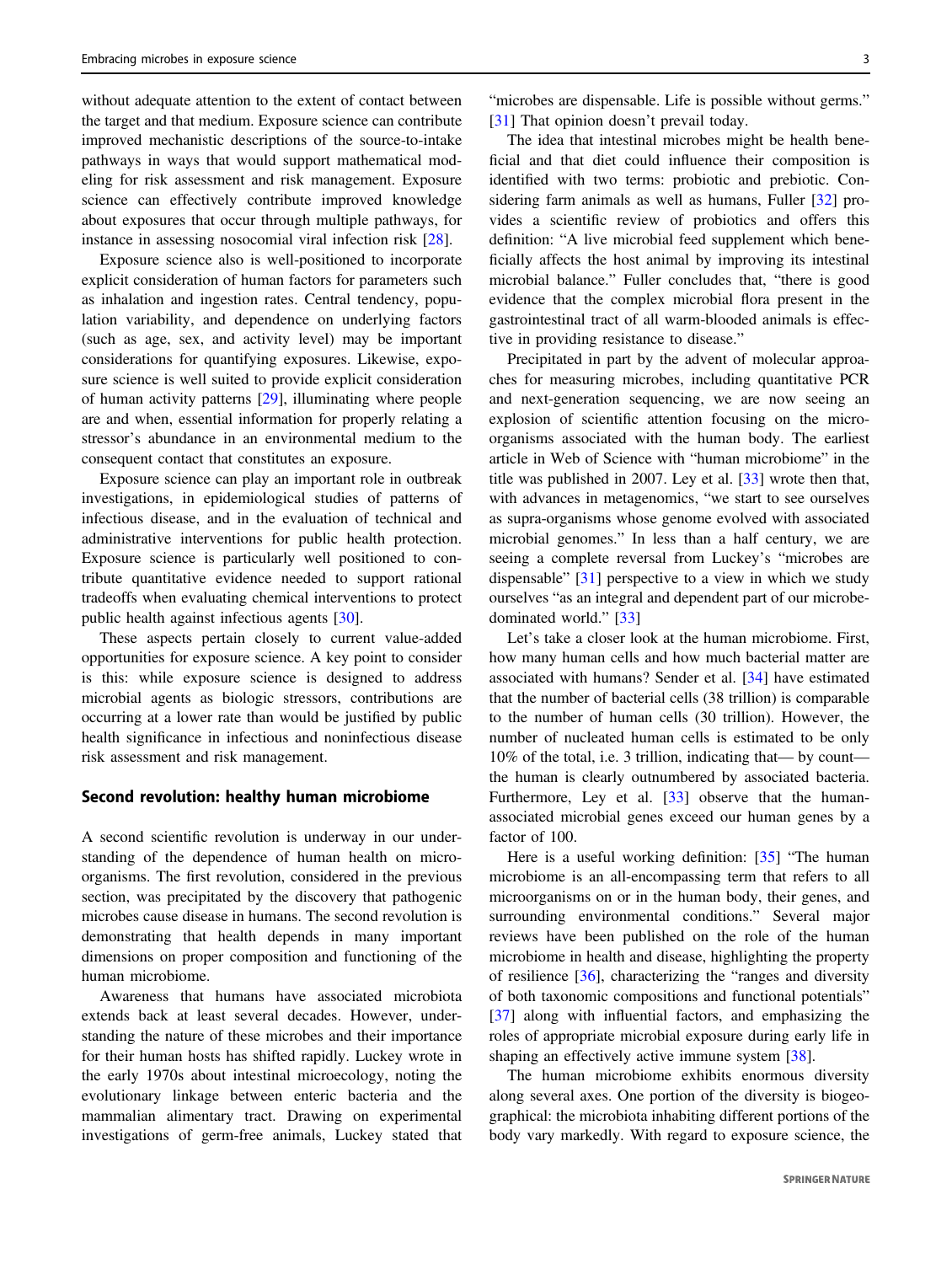most important parts of the human microbiome are likely to be those that are in most intimate contact with environmental media: the gastrointestinal tract, the respiratory tract, and the skin.

By mass and by cell number, the dominant subsystem of the human microbiome is found in the gut. This component is also the most thoroughly studied with regard to health [\[39](#page-7-0), [40](#page-7-0)]. In their review, Lynch and Pedersen [[39\]](#page-7-0) note that "gut microbiota dysbiosis—imbalances in the composition and function of these intestinal microbes— is associated with diseases ranging from localized gastroenterologic disorders to neurologic, respiratory, metabolic, hepatic, and cardiovascular illnesses." Marchesi et al. [[40\]](#page-7-0) draw parallels between the gut microbiome and an immune system, "a collection of cells that work in unison with the host and that can promote health but sometimes initiate disease." Among the diseases and disorders considered in their review are "metabolic syndrome and obesity-related disease, liver disease, inflammatory bowel disease, and colorectal cancer." A fascinating feature of the gut microbiome is its influence in the two-way communication channel with the brain, referred to as the "gut-brain axis." [\[41](#page-7-0)] The gut microbiome is suspected to play "key role in the biological and physiological basis of neurodevelopmental, age-related and neurodegenerative disorders." [\[42](#page-7-0)] It has been posited that the dysbiosis of the gut microbiome may have central nervous system consequences contributing, e.g., to depression when the intestinal barrier function is disrupted [\[43](#page-7-0)]. "Recent research has also linked microbial dysbiosis to neurological disorders, such as Parkinson's and Alzheimer's diseases, multiple sclerosis, and autism." [\[44](#page-7-0)]

The mature gut microbiome is established during infancy and influenced by early-life exposures. "Cessation of breastfeeding was identified as a major factor determining gut microbiota maturation." [\[45](#page-7-0)] Focusing on differences between populations and over time, Rook et al. [\[46](#page-7-0)] write that the "immune system evolved to require input from at least three sources that we collectively term the 'old friends'". These include commensal microbes from mothers and other family members; organisms acquired from earlylife environmental exposures; and the types of subclinical infections that could have persisted in "small isolated hunter-gatherer groups."

Gensollen et al. [\[47](#page-7-0)] speak to the importance of early life exposure conditions, writing that, "microbial colonization of mucosal tissues during infancy plays an instrumental role in the development and education of the host mammalian immune system. These early-life events can have long-standing consequences: facilitating tolerance to environmental exposures or contributing to the development of disease in later life, including inflammatory bowel disease, allergy, and asthma."

Stein et al. [[48\]](#page-7-0) have compared immunity and asthma risk in Amish and Hutterite farm children. These populations are from similar genetic stock and both rely on agrarian lifestyles. However, the Amish follow more traditional farming practices whereas the Hutterites farm in a more industrialized manner. The prevalence of asthma and allergic sensitization in Hutterite children was similar to that in the general US population, whereas it was  $4-6 \times$  lower in Amish children. House dust in Amish homes had elevated endotoxin levels. When instilled intranasally in mice, dust extracts from Amish homes were found to inhibit airway hyperreactivity.

Not long ago, the prevailing view was that the human respiratory tract was sterile. That view might seem surprising, given what we now understand about the ability of microbes to inhabit and populate challenging microenvironments throughout the biosphere. Notwithstanding considerable sampling challenges, we now know that the respiratory tract is well populated by microorganisms [[49,](#page-7-0) [50](#page-7-0)]. However, the specific understanding of the role of the lung microbiome in health and disease is trailing investigations of the gut microbiome. Dickson et al. [[51\]](#page-7-0) highlighted "respiratory dysbiosis" as a factor in the "pathogenesis of exacerbations of chronic lung disease." In a recent review, Man et al. [\[52](#page-7-0)] write, "The microbiota of the respiratory tract probably acts as a gatekeeper that provides resistance to colonization by respiratory pathogens. The respiratory microbiota might also be involved in the maturation and maintenance of homeostasis of respiratory physiology and immunity." A specific area of concern is that certain respiratory tract microbes may contribute in a positive feedback cycle to inflammatory processes [\[53](#page-8-0)].

The skin microbiome is characterized, among other features, by substantial variation across body sites according to local physiology, clustered into dry, moist, and sebaceous (oily) [\[54](#page-8-0)]. The skin is an environmentally harsh and nutrient poor environment compared with the gut, and so the microbial biomass of the skin is considerably lower than that of the gut. The microbial communities on adult skin appear stable over years-long periods. Initial colonization differs between babies born through the vaginal canal as compared to those born by Caesarian section. Puberty is a time when the skin microbiota undergoes considerable change in composition. Some common disorders are associated with dysbiosis in the skin microbiome, including acne, eczema, and chronic wounds.

#### Built environment and the human microbiome

People spend 90% of their time indoors [\[29\]](#page-7-0). Do indoor environmental factors influence the human microbiome? A recent report of the National Academies of Sciences, Engineering and Medicine developed a "research agenda for indoor microbiology, human health, and buildings." [[55](#page-8-0)] Among the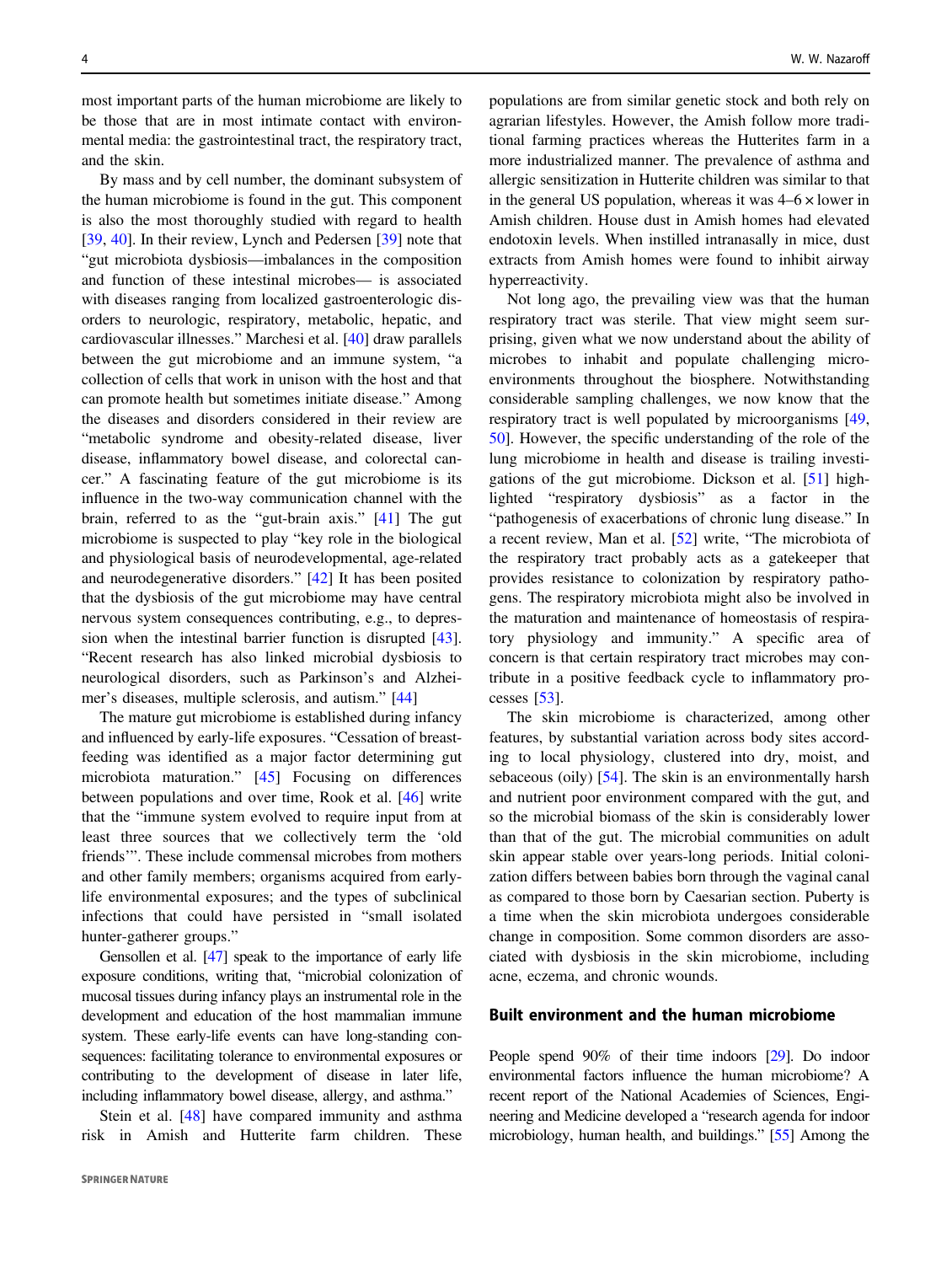stated research goals was to "elucidate the immunologic, physiologic, or other biologic mechanisms through which microbial exposures in built environments may influence human health." The study committee reported that, "questions remain about the extent to which indoor microbiomes influence the composition and function of the human microbiome … and what that may mean for health outcomes."

There is ample evidence to support a concern that indoor environmental exposures to infectious agents can cause disease, even for healthy individuals. Indoor environmental reservoirs govern the risk of Legionnaires' disease [[56\]](#page-8-0) and probably contribute to the spread of norovirus [[57\]](#page-8-0). Strong evidence has emerged that indoor airborne transmission is important for certain viral infectious diseases such as SARS [\[16](#page-7-0)] and influenza [\[58](#page-8-0)]. Evidence has also emerged that building microbiological factors can meaningfully interact with the human microbiome in the case of hospitalized premature infants [\[59](#page-8-0)] and for individuals with seriously compromised immune systems [[60\]](#page-8-0). Strong evidence is emerging that the microbiome of building occupants influences the microbiology of indoor environments. For example, Luongo et al. [\[61](#page-8-0)] found that the sex of inhabitants could be discerned from bacterial sequencing of dust collected from dormitory rooms. Lax et al. [\[62](#page-8-0)] reported that household microbiota was "identifiable by family" and that "humans sharing a home were more microbially similar than those not sharing a home." Lehtimäki et al. [\[63](#page-8-0)] studied skin microbiota and found an age-dependent difference between rural and urban children. Given the pace of recent progress, we can anticipate the emergence of stronger evidence in the near future regarding the nature and extent to which microbiology of built environments interacts with the human microbiome [[64](#page-8-0)–[66\]](#page-8-0).

# Nexus: environmental chemicals, human microbiome, health risk

The concern that exposure to environmental chemicals can pose health risks combined with emerging knowledge that the human microbiome is an important agent in health and disease leads to a critical question: might interactions between the human microbiome and environmental chemicals influence human health risk? The US Environmental Protection Agency and the National Institute of Environmental Health Sciences commissioned the US National Academies of Sciences, Engineering, and Medicine (NASEM) to convene a study committee to address this topic. The primary charge: "to develop a research strategy to better understand the interactions between environmental chemicals and human microbiomes … and the implications of those interactions on human health risk." [\[35](#page-7-0)] The committee's report can be freely downloaded from the National Academies Press. What follows is a brief summary and update, viewed through an exposure science lens.

In reviewing the existing state of knowledge, the committee identified several mechanisms of potential interest. Exposure to an environmental chemical might directly influence the human microbiome in ways that impact health risk. Scientific evidence to support the plausibility of this concern has emerged from recent studies. For example, the vulnerability of gut microbiota to alterations induced by chemical exposure has been demonstrated in the case of noncaloric artificial sweeteners [\[67](#page-8-0)]. Impaired glucose tolerance, of concern in relation to type 2 diabetes, was shown to be a consequence of the changes. More specifically relevant for environmental chemicals, Hu et al. [\[68](#page-8-0)] found that low dose exposures to common environmental chemicals—diethyl phthalate, methyl paraben, and triclosan altered the composition of the gut microbiome in adolescent rats. Jin et al. [[69\]](#page-8-0) have reviewed the influence on gut microbiota in relation to health of "environmental pollutants including antibiotics, heavy metals, persistent organic pollutants, pesticides, nanomaterials, and food additives."

The microbiome also could modulate exposure to environmental chemicals, e.g., by altering the chemical form in ways that would affect their absorption, distribution, metabolism, and elimination (ADME) [\[70](#page-8-0)–[72](#page-8-0)]. Claus et al. [\[73](#page-8-0)] describe the capabilities of gut microbiota to metabolize environmental chemicals in terms of specific enzymatic families. They conclude that "there is a body of evidence suggesting that gut microbiota are a major, yet underestimated element that must be considered to fully evaluate the toxicity of environmental contaminants."

Although the majority of research attention concerning the environmental chemical–human microbiome–health risk nexus has focused on the gut microbiome, evidence is also emerging about other microbiome subsystems. For example, Adar et al. [[74\]](#page-8-0) reviewed the evidence concerning microbiome interactions with inhaled pollutants. They reported: "The respiratory microbiome has been shown to influence chronic lung disease exacerbations, and increasing evidence indicates a role in disease development. Research also suggests that the respiratory microbiome could plausibly metabolize inhaled pollutants or modulate host inflammatory responses to exposure."

The research strategy put forward by the NASEM committee emphasizes three subcomponents of the human microbiome associated, respectively, with the gut, the respiratory tract, and the skin. Two categories of processes were the primary focus: effects that environmental chemicals might have on the composition and especially function of the human microbiome; and the roles that the microbiome might play in modulating human exposures to environmental chemicals. Also, being responsive to the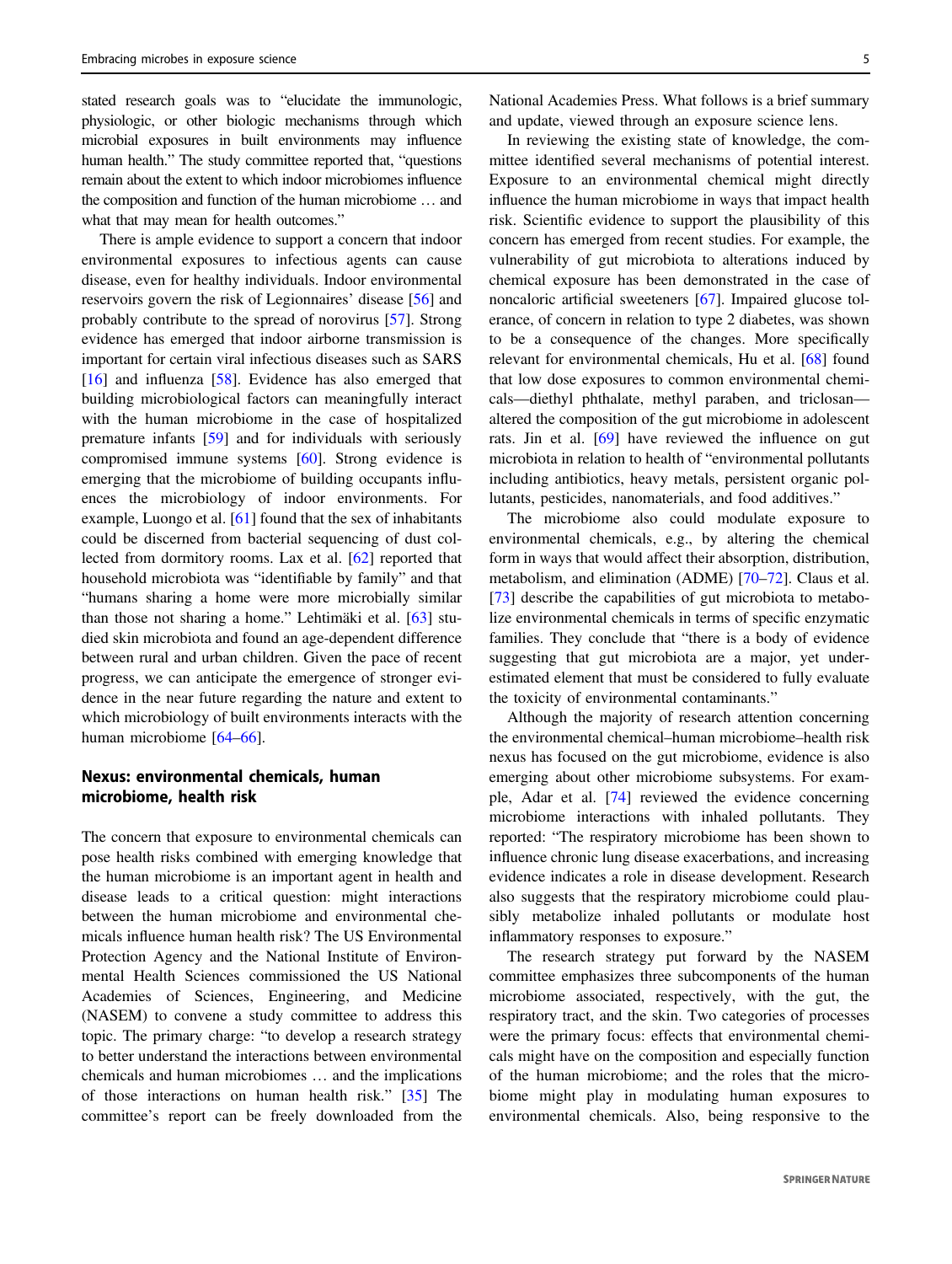statement of task, the research strategy was explicitly attentive to the variation and variability in the microbiome, where variation captures differences in central tendency associated with factors such as body site, age, and sex, and variability describes the potentially continuous differences across populations in composition and functional attributes once other parameters are fixed.

Highlights of the research strategy priorities advanced in the committee's report include the following: [[35\]](#page-7-0)

Investigating "…the effects of environmental chemicals on the human microbiome and consequent changes to human health. The question is whether environmental-chemical exposures or doses that are in the range of known or anticipated human exposures can induce microbiome perturbations that modulate adverse health effects."

Understanding "… the effects of the human microbiome on exposure to environmental chemicals. Specifically, what is the role of a microbiome in modulating absorption, distribution, metabolism (activation or inactivation), and elimination (ADME) of environmental chemicals?"

Considering implications of variation and variability in microbiomes for assessing risks from chemical exposures. "The human microbiome structure and function vary with, for example, body site, life stage, genetics, geography, and health status. The human microbiome also differs from microbiomes of animal species."

Exposure science would play a key role in research that aims to illuminate the relationships among environmental chemicals, the human microbiome, and health risk. To that end, here are some key exposure-science findings quoted from the committee's report: [[35\]](#page-7-0)

"Adequate consideration of the roles of the human microbiome will improve understanding of the health risks posed by exposures to environmental chemicals."

"Characterization of animal and human exposure and health risk has advanced through the use of biomonitoring, biomarkers, and physiologically based pharmacokinetic models. Those methods have not been consistently applied to or do not encompass aspects known to be important for the microbiome, such as life stage, sex, and disease state."

"There is a need to expand the scope of exposure science to incorporate the emerging understanding of the roles of the human microbiome and its components as agents that influence exposures to and risks posed by environmental chemicals."

The NASEM report presented illustrations of several environmental chemicals for which incorporating full consideration of the human microbiome might alter the way that exposure is assessed or interpreted. Three examples are briefly recapitulated here.

Formaldehyde is a toxic air contaminant and common indoor air pollutant [\[75](#page-8-0)]. IARC has judged that there is "sufficient evidence in humans for the carcinogenicity of formaldehyde. Formaldehyde causes cancer of the nasopharynx and leukaemia." [[76\]](#page-8-0) Formaldehyde is also used as a preservative for biological specimens. These features lead one to question whether some of the physiologic response to inhalation exposure for formaldehyde might be modulated by microbiota in the upper respiratory tract. "What is particularly germane is whether exposures to formaldehyde at concentrations encountered (or potentially encountered) in the environment interact with the microbiota in the upper airways in a manner that materially influences associated health risks, considering both irritancy responses associated with acute exposures and cancer risk associated with cumulative exposures." [\[35](#page-7-0)]

Phthalates are a class of compounds widely used in consumer products. Among the health concerns associated with phthalate exposures are insulin resistance [[77\]](#page-8-0), metabolic syndrome [[78\]](#page-8-0) and reproductive and developmental toxicity [\[79](#page-8-0)]. Exposures can occur via multiple pathways, including ingestion, inhalation, and dermal absorption [[80,](#page-8-0) [81](#page-8-0)]. A recent study demonstrated that transdermal uptake from air could make a meaningful contribution to exposure to diethyl phthalate and  $di(n-buty)$  phthalate [[82\]](#page-8-0). There are clues that microbes might influence exposure to phthalates. For example, it has been demonstrated that the skin is more permeable to the metabolite mono (2-ethylhexyl) phthalate (MEHP) than to the parent compound di (2-ethylhexyl) phthalate (DEHP) [[83\]](#page-8-0). Nakamiya et al. [\[84](#page-8-0)] have shown that microbes extracted from house materials can convert DEHP to MEHP. It is an open question whether skin microbiota carry out a similar conversion process.

Triclosan presents a challenging case for exposure science. Its widespread incorporation into household and personal care products such as soaps and toothpastes have contributed to a high level of exposure intimacy [[85\]](#page-8-0). Concerns have been raised about triclosan as a possible endocrine disrupting compound [[86\]](#page-8-0) and as a contributor to antibacterial resistance in environmental media, such as indoor dust [\[87](#page-8-0)]. As a broad spectrum antibacterial agent, there is also a basis for health-risk concerns in which microbiota in the human microbiome are an exposure target. Scientific understanding of health risks associated with triclosan as an environmental chemical is still developing. In a recent review, Goodman et al. [[88\]](#page-8-0) concluded that "the current body of epidemiologic literature does not allow a meaningful weight of evidence assessment due to the methodological limitations of individual studies and lack of inter-study consistency." Evidence for concern is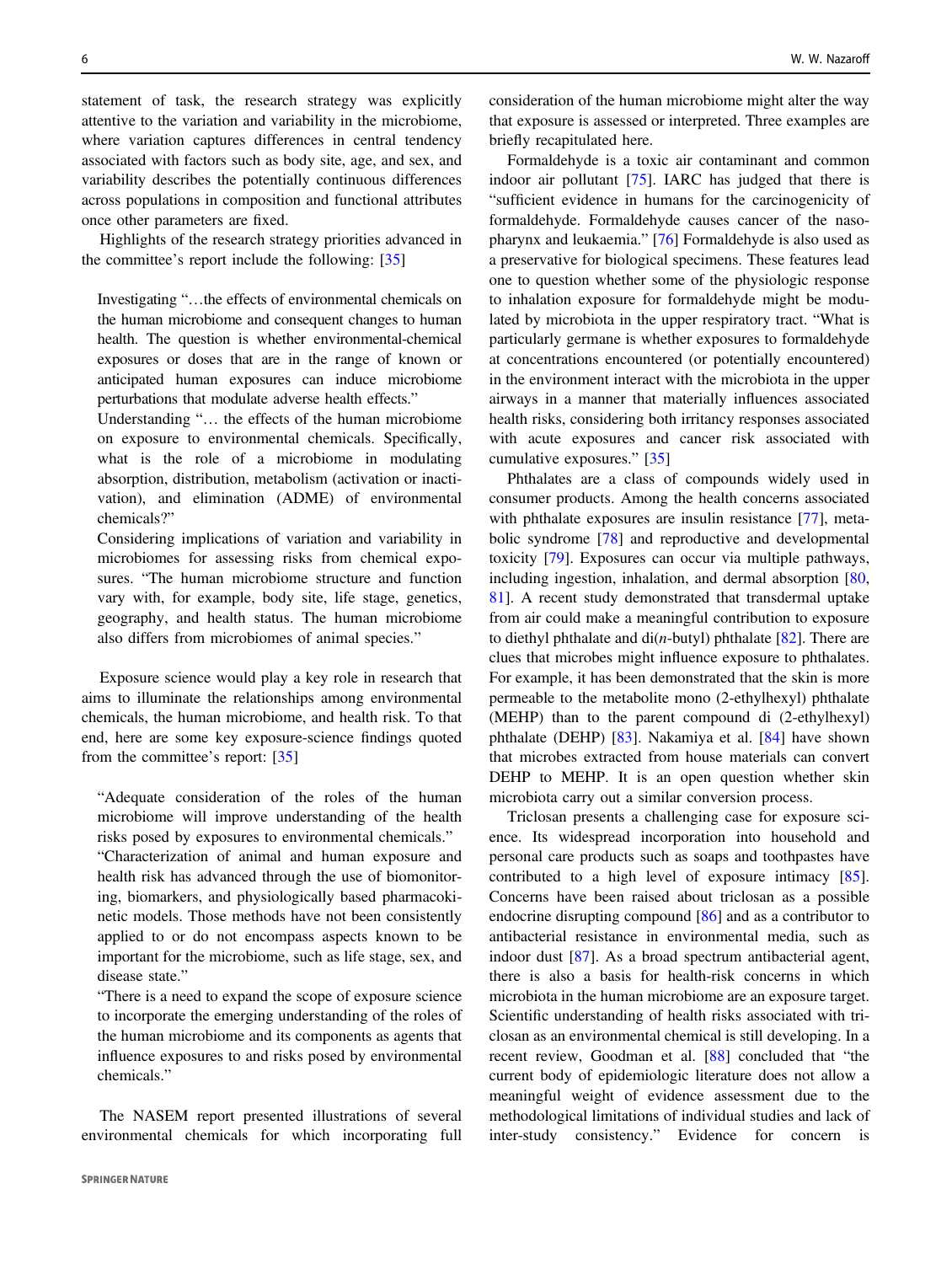<span id="page-6-0"></span>accumulating, however. Ribado et al. [[89\]](#page-8-0) conducted a randomized intervention study of triclosan and triclocarban (TC) in personal care products in households with new babies. They found that "antibiotic resistant species from the phylum Proteobacteria … were enriched in stool samples from mothers in TC households after the introduction of triclosan-containing toothpaste." They reported that independent of treatment —"infants with higher triclosan levels also showed an enrichment of Proteobacteria species." Bever et al. [[90\]](#page-8-0) studied triclosan in breast milk in relation to personal care product use by mothers. They reported that "bacterial diversity in the fecal microbiome of the infants exposed to breast milk with detectable triclosan levels differed compared to their peers exposed to milk containing non-detectable amounts." Using a mouse model, Yang et al. [[91\]](#page-8-0) found that brief exposure, "at relatively low doses, causes low-grade colonic inflammation, increases colitis, and exacerbates colitis-associated colon cancer in mice." They attribute adverse effects of triclosan, in part, to "modulation of the gut microbiota." "Given widespread human exposure, research to investigate the effects of triclosan on the human microbiome and to answer such questions as whether early-life exposure to triclosan is predisposing infants to adverse health outcomes seems warranted." [[35\]](#page-7-0)

### Way forward for exposure science

Exposure science is an important domain and a young discipline. Evidence of importance include the existence of this journal, an associated international society (the International Society of Exposure Science, ISES), and consensus reports of the National Academies focused on the discipline [\[22](#page-7-0)]. Evidence of youth include the relatively recent dates of founding of this journal (1991) and of ISES (1989). With young disciplines, efforts toward systematization are necessary, as illustrated by the effort to define an exposure science ontology [[92\]](#page-9-0). Paradigm shifting discoveries and discernment should also be anticipated, as in the case of the exposome [[93,](#page-9-0) [94\]](#page-9-0).

At the time exposure science began, knowledge about microbes as agents of infectious disease was already well established, whereas knowledge about health risks associated with environmental chemicals was sparse. Consequently, one might view the almost exclusive focus of exposure science on environmental chemicals as a rational approach. However, in the succeeding decades, accounting for progress made and recognizing the relative importance of the topics for public health, it seems worthwhile to adjust the balance, explicitly expanding the areas of concern in exposure science to include exposure aspects pertaining to infectious and noninfectious microbes as agents and as biologic stressors.

Over a time-scale comparable to the age of exposure science, knowledge about the microbes associated with humankind has undergone a revolutionary transformation, the ultimate outcomes of which are not yet clear. In the early 1970s, Luckey's view may have prevailed: although microbes were common and prevalent on and in humans, they were nonessential. By the late 1980s, an understanding of our dependence on microbiota as factors influencing our health had begun to take root. In the past few decades, we have seen a strong shift: human-associated microbes are no longer thought of being apart from us, but rather are increasingly recognized as an integral part of us, the human microbiome. The ramifications of this radical shift in perspective have not yet been absorbed in the exposure sciences.

ISES operates as a "global community of exposure science professionals." To achieve its vision "to better our world, its ecosystems, and inhabitants," much more attention is needed to the microbial aspects of exposure science. In this perspective, I have aimed to provide a constructive critique, grounded in the belief that exposure science has much to offer and much to gain by increased attention to microbial aspects of its endeavors.

Acknowledgements Preliminary study supporting the preparation of this article was undertaken in conjunction with the author's service on the Committee on Advancing Understanding of Environmental-Chemical Interactions with the Human Microbiome, National Academy of Sciences, Engineering and Medicine. Financial support from the Alfred P. Sloan Foundation (Chemistry of Indoor Environments program) is gratefully acknowledged.

#### Compliance with ethical standards

Conflict of interest The author declares that he has no conflict of interest.

## References

- 1. Stenseth NC, Atshabar BB, Begon M, Belmain SR, Bertherat E, Carniel E, et al. Plague: past, present, and future. PLoS Med. 2008;5:e3.
- 2. Taubenberger JK, Morens DM. The pathology of influenza virus infections. Annu Rev Pathol-Mech. 2008;3:499–522.
- 3. Daniel TM. The history of tuberculosis. Resp Med. 2006;100:1862–70.
- 4. Brody H, Rip MR, Vinten-Johansen P, Paneth N, Rachman S. Map-making and myth-making in Broad Street: the London cholera epidemic, 1854. Lancet. 2000;356:64–8.
- 5. Evans AS. Causation and disease: a chronological journey. Am J Epidemiol. 1978;108:249–58.
- 6. Locher WG. Max von Pettenkofer (1818–901) as a pioneer of modern hygiene and preventive medicine. Environ Health Prev. 2007;12:238–45.
- 7. Chick H. An investigation of the laws of disinfection. J Hyg-Camb. 1908;8:92–158.
- 8. Watson HE. A note on the variation of the rate of disinfection with change in the concentration of the disinfectant. J Hyg-Camb. 1908;8:536–42.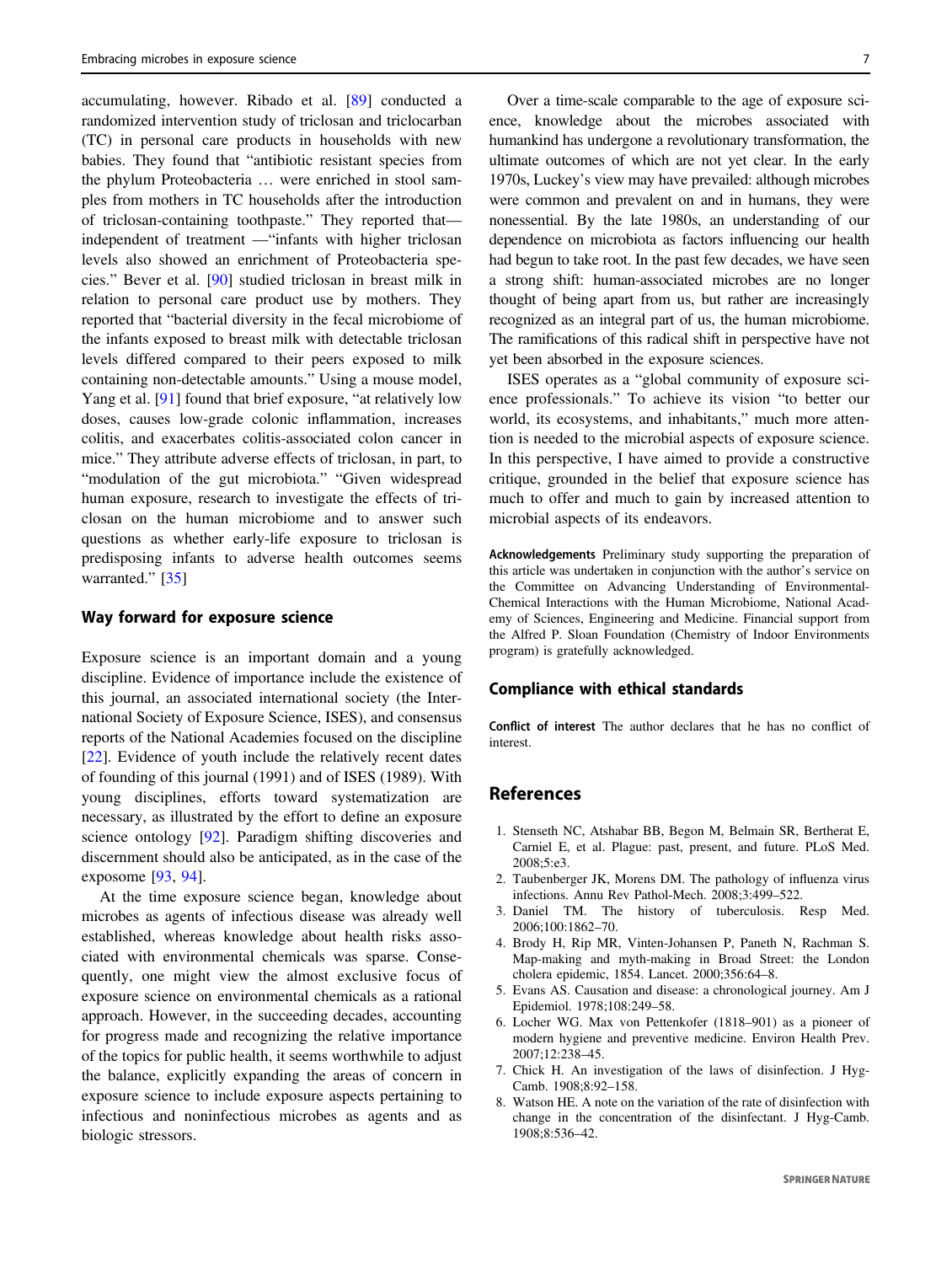- <span id="page-7-0"></span>9. Ferriman A. BMJ readers choose sanitation as greatest medical advance since 1840. BMJ. 2007;334:111.
- 10. Aminov RI. A brief history of the antibiotic era: Lessons learned and challenges for the future. Front Microbiol. 2010;1:134.
- 11. Plotkin S. History of vaccination. P Natl Acad Sci USA. 2014;111:12283–7.
- 12. Larson EL. APIC guideline for handwashing and hand antisepsis in health care settings. Am J Infect Control. 1995;23:251–69.
- 13. Pittet D, Hugonnet S, Harbart S, Mourouga P, Sauvan V, Touveneau S, et al. Effectiveness of a hospital-wide programme to improve compliance with hand hygiene. Lancet. 2000;356: 1307–12.
- 14. Atkinson MP, Wein LM. Quantifying the routes of transmission for pandemic influenza. Bull Math Biol. 2008;70:820–67.
- 15. Churchyard G, Kim P, Shah NS, Rustomjee R, Gandhi N, Mathema B, et al. What we know about tuberculosis transmission: an overview. J Infect Dis. 2017;206(S6):S629–35.
- 16. Yu ITS, Li Y, Wong TW, Tam W, Chan AT, Lee JHW, et al. Evidence of airborne transmission of the severe acute respiratory syndrome virus. New Engl J Med. 2004;350:1731–9.
- 17. Wang H, Bedard E, Prevost M, Camper AK, Hill VR, Pruden A. Methodological approaches for monitoring opportunistic pathogens in premise plumbing: a review. Water Res. 2017; 117:68–86.
- 18. Winthrop KL, McNelley E, Kendall B, Marshall-Olson A, Morris C, Cassidy M, et al. Pulmonary nontuberculous mycobacterial disease prevalence and clinical features: An emerging public health disease. Am J Respir Crit Care Med. 2010;182:977–82.
- 19. Lei H, Li Y, Xiao S, Lin CH, Norris SL, Wei D, et al. Routes of transmission of influenza A H1N1, SARS CoV, and norovirus in air cabin: comparative analysis. Indoor Air. 2018;28:394–403.
- 20. Weber DJ, Rutala WA, Miller MB, Huslage K, Sickbert-Bennett E. Role of hospital surfaces in the transmission of emerging health care-associated pathogens: norovirus, Clostridium difficile, and Acinetobacter species. Am J Infect Control. 2010;38:S25–33.
- 21. Zartarian V, Bahadori T, McKone T. Adoption of an official ISEA glossary. J Expo Anal Environ Epid. 2005;15:1–5.
- 22. Committee on Human and Environmental Exposure Science in the 21st Century. Exposure science in the 21st century: a vision and a strategy. Washington DC: National Academies Press; 2012.
- 23. Backer LC, Ashley DL, Bonin MA, Cardinali FL, Kieszak SM, Wooten JV. Household exposures to drinking water disinfection by-products: whole blood trihalomethane levels. J Expo Anal Environ Epid. 2000;10:321–6.
- 24. Jones RD, Jampani HB, Newman JL, Lee AS. Triclosan: a review of effectiveness and safety in health care settings. Am J Infect Control. 2000;28:184–96.
- 25. Halden RU, Lindeman AE, Aiello AE, Andrews D, Arnold WA, Fair P, et al. The Florence Statement on triclosan and triclocarban. Environ Health Perspect. 2017;125:064501. UNSP
- 26. Matulonga B, Rava M, Siroux V, Bernard A, Dumas O, Pin I, et al. Women using bleach for home cleaning are at increased risk of non-allergic asthma. Resp Med. 2016;117:264–71.
- 27. Mendell MJ, Mirer AG, Cheung K, Tong M, Douwes J. Respiratory and allergic health effects of dampness, mold, and dampness-related agents: a review of the epidemiologic evidence. Environ Health Perspect. 2011;119:748–56.
- 28. Yuan B, Zhang YH, Leung NHL, Cowling BJ, Yang ZF. Role of viral bioaerosols in nosocomial infections and measures for prevention and control. J Aerosol Sci. 2018;117:200–11.
- 29. Klepeis NE, Nelson WC, Ott WR, Robinson JP, Tsang AM, Switzer P, et al. The National Human Activity Pattern Survey (NHAPS): a resource for assessing exposure to environmental pollutants. J Expo Anal Environ Epid. 2001;11:231–52.
- 30. Carslaw N, Hathway A, Fletcher L, Hamilton J, Ingham T, Noakes C. Chemical versus biological contamination indoors:

trade-offs versus win-win opportunities for improving indoor air quality. Indoor Air. 2013;23:173–4.

- 31. Luckey TD. Introduction to intestinal microecology. Am J Clin Nutr. 1972;25:1292–4.
- 32. Fuller R. Probiotics in man and animals. J Appl Bacteriol. 1989;66:365–78.
- 33. Ley RE, Knight R, Gordon JI. The human microbiome: Eliminating the biomedical/environmental dichotomy in microbial ecology. Environ Microbiol. 2007;9:3–4.
- 34. Sender R, Fuchs S, Milo R. Revised estimates for the number of human and bacteria cells in the body. PLoS Biol. 2016;14:e1002533.
- 35. National Academies of Sciences, Engineering, and Medicine. Environmental chemicals, the human microbiome, and health risk: a research strategy.. Washington DC: National Academies Press; 2018.
- 36. Relman DA. The human microbiome: Ecosystem resilience and health. Nutr Rev. 2012;70:S2–9.
- 37. Lloyd-Price J, Abu-Ali G, Huttenhower C. The healthy human microbiome. Genome Med. 2016;8:51.
- 38. Thomas S, Izard J, Walsh E, Batich K, Chongsathidkiet P, Clarke G, et al. The host microbiome regulates and maintains human health: a primer and perspective for non-microbiologists. Cancer Res. 2017;77:1783–812.
- 39. Lynch SV, Pedersen O. The human intestinal microbiome in health and disease. New Engl J Med. 2016;375:2369–79.
- 40. Marchesi JR, Adams DH, Fava F, Hermes GDA, Hirschfield GM, Hold G, et al. The gut microbiota and host health: a new clinical frontier. Gut. 2016;65:330–9.
- 41. Collins SM, Surette M, Bercik P. The interplay between the intestinal microbiota and the brain. Nat Rev Microbiol. 2012;10:735–42.
- 42. Dinan TG, Cryan JF. Gut instincts: microbiota as a key regulator of brain development, ageing and neurodegeneration. J Physiol-Lond. 2017;595:489–503.
- 43. Kelly JR, Kennedy PJ, Cryan JF, Dinan TG, Clarke G, Hyland NP. Breaking down the barriers: the gut microbiome, intestinal permeability and stress-related psychiatric disorders. Front Cell Neurosci. 2015;9:392.
- 44. Ghaisas S, Maher J, Kanthasamy A. Gut microbiome in health and disease: Linking the microbiome-gut-brain axis and environmental factors in the pathogenesis of systemic and neurodegenerative diseases. Pharmacol Ther. 2016;158:52–62.
- 45. Bäckhed F, Roswall J, Peng Y, Feng Q, Jia H, Kovatcheva-Datchary P, et al. Dynamics and stabilization of the human gut microbiome during the first year of life. Cell Host Microbe. 2015;17:690–703.
- 46. Rook GAW, Raison CL, Lowry CA. Microbial 'old friends,' immunoregulation and socioeconomic status. Clin Exp Immunol. 2014;177:1–12.
- 47. Gensollen T, Iyer SS, Kasper DL, Blumberg RS. How colonization by microbiota in early life shapes the immune system. Science. 2016;352:539–44.
- 48. Stein MM, Hrusch CL, Gozdz J, Igartua C, Pivniouk V, Murray SE, et al. Innate immunity and asthma risk in Amish and Hutterite farm children. New Engl J Med. 2016;375:411–21.
- 49. Dickson RP, Huffnagle GB. The lung microbiome: New principles for respiratory bacteriology in health and disease. PLoS Pathog. 2015;11:e1004923.
- 50. Moffatt MF. Cookson WOCM. The lung microbiome in health and disease. Clin Med. 2017;17:525–9.
- 51. Dickson RP, Martinez FJ, Huffnagle GB. The role of the microbiome in exacerbations of chronic lung diseases. Lancet. 2014;384:691–702.
- 52. Man WH, Piters WAA de S, Bogaert D. The microbiota of the respiratory tract: gatekeeper to respiratory health. Nat Rev Microbiol. 2017;15:259–70.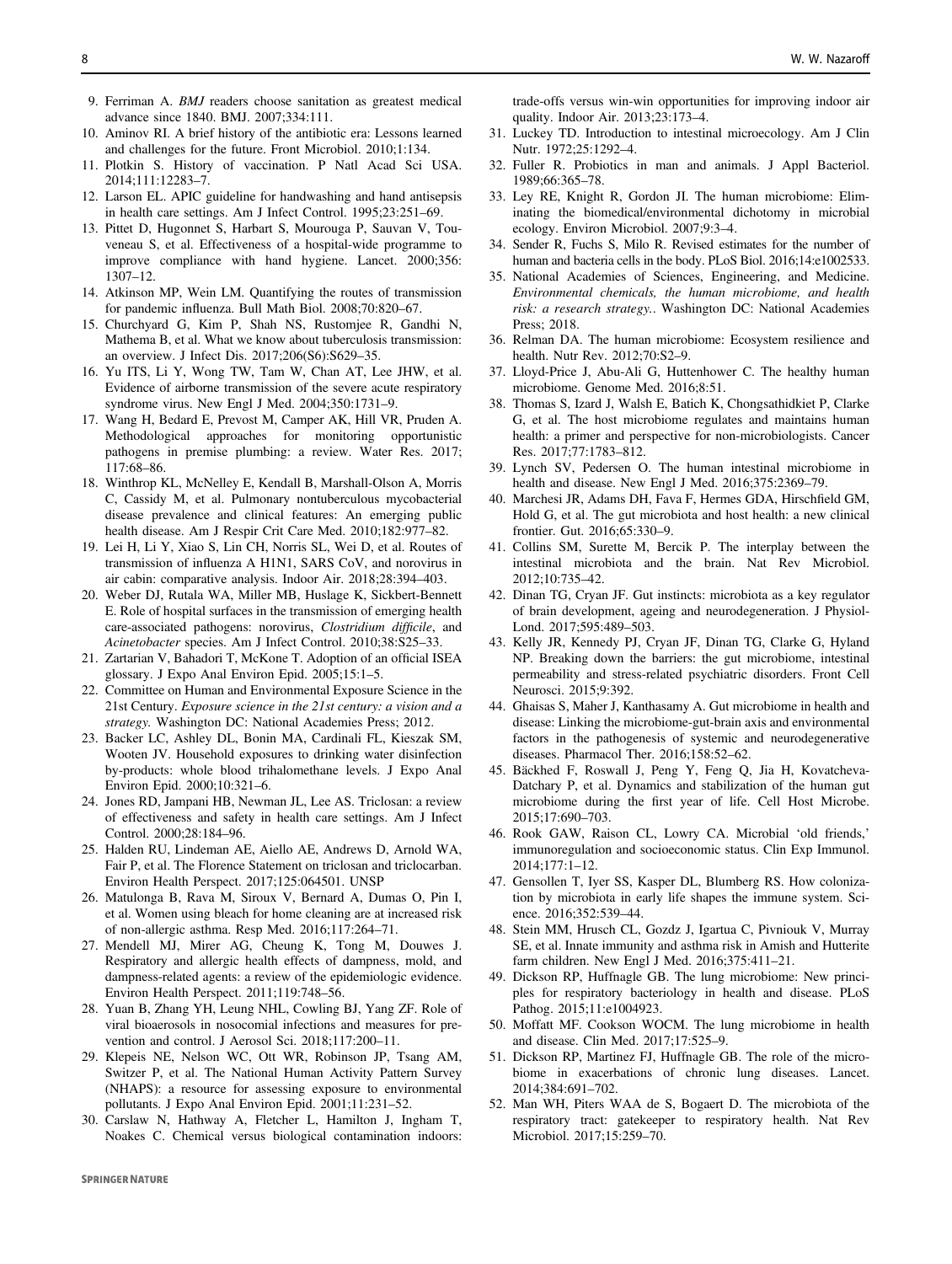- <span id="page-8-0"></span>53. Huffnagle GB, Dickson RP, Lukacs NW. The respiratory tract microbiome and lung inflammation: a two-way street. Mucosal Immunol. 2017;10:299–306.
- 54. Byrd AL, Belkaid Y, Segre JA. The human skin microbiome. Nat Rev Microbiol. 2018;16:143–55.
- 55. National Academies of Sciences, Engineering, and Medicine. Microbiomes of the built environment: a research agenda for indoor microbiology, human health, and buildings.. Washington, DC: National Academies Press; 2017.
- 56. Fields BS, Benson RF, Besser RE. Legionella and Legionnaires' disease: 25 years of investigation. Clin Microbiol Rev. 2002;15:506–26.
- 57. Nazaroff WW. Norovirus, gastroenteritis, and indoor environmental quality. Indoor Air. 2011;21:353–6.
- 58. Tellier R. Aerosol transmission of influenza A virus: a review of new studies. J R Soc Interface. 2009;6:S783–S790.
- 59. Raveh-Sadka T, Firek B, Sharon I, Baker R, Brown CT, Thomas BC, et al. Evidence for persistent and shared bacterial strains against a background of largely unique gut colonization in hospitalized premature infants. ISME J. 2016;10:2817–30.
- 60. Rocchi S, Reboux G, Larosa F, Scherer E, Daguindeau E, Berceanu A, et al. Evaluation of invasive aspergillosis risk of immunocompromised patients alternatively hospitalized in hematology intensive care unit and at home. Indoor Air. 2014;24:652–61.
- 61. Luongo JC, Barberán A, Hacker-Cary R, Morgan EE, Miller SL, Fierer N. Microbial analyses of airborne dust collected from dormitory rooms predict the sex of occupants. Indoor Air. 2017;27:338–44.
- 62. Lax S, Smith DP, Hampton-Marcell J, Owens SM, Handley KM, Scott NM, et al. Longitudinal analysis of microbial interaction between humans and the indoor environment. Science. 2014;345:1048–52.
- 63. Lehtimäki J, Karkman A, Laatikainen T, Paalanen L, von Hertzen L, Haahtela T, et al. Patterns in the skin microbiota differ in children and teenagers between rural and urban environments. Sci Rep. 2017;7:45651.
- 64. Adams RI, Bhangar S, Dannemiller KC, Eisen JA, Fierer N, Gilbert JA, et al. Ten questions concerning the microbiomes of buildings. Build Environ. 2016;109:224–34.
- 65. Leung MHY, Lee PKH. The roles of the outdoors and occupants in contributing to a potential pan-microbiome of the built environment: a review. Microbiome. 2016;4:21.
- 66. Peccia J, Kwan SE. Buildings, beneficial microbes, and health. Trends Microbiol. 2016;24:595–7.
- 67. Suez J, Korem T, Zeevi D, Zilberman-Schapira G, Thaiss CA, Maza O, et al. Artificial sweeteners induce glucose intolerance by altering the gut microbiota. Nature. 2014;514:181–6.
- 68. Hu J, Raikhel V, Gopalakrishnan K, Fernandez-Hernandez H, Lambertini L, Manservisi F, et al. Effect of postnatal low-dose exposure to environmental chemicals on the gut microbiome in a rodent model. Microbiome. 2016;4:26.
- 69. Jin J, Wu S, Zeng Z, Fu Z. Effects of environmental pollutants on gut microbiota. Environ Pollut. 2017;222:1–9.
- 70. Spanogiannopoulos P, Bess EN, Carmody RN, Turnbaugh PJ. The microbial pharmacists within us: a metagenomic view of xenobiotic metabolism. Nat Rev Microbiol. 2016;14: 273–87.
- 71. Koppel N, Rekdal VM, Balskus EP. Chemical transformation of xenobiotics by the human gut microbiota. Science. 2017;356: eaag2770.
- 72. Silbergeld EK. The microbiome: Modulator of pharmacological and toxicological exposures and responses. Toxicol Pathol. 2017;45:190–4.
- 73. Claus SP, Guillou H, Ellero-Simatos S. The gut microbiota: a major player in the toxicity of environmental pollutants. NPJ Biofilms Micro. 2016;2:16003.
- 74. Adar SD, Huffnagle GB, Curtis JL. The respiratory microbiome: an underappreciated player in the human response to inhaled pollutants. Ann Epidemiol. 2016;26:355–9.
- 75. Salthammer T, Mentese S, Marutzky R. Formaldehyde in the indoor environment. Chem Rev. 2010;110:2536–72.
- 76. IARC. Formaldehyde. IARC Monogr Eval Carcinog Risks Hum. 2012;100F:401–35. http://publications.iarc.fr/ accessed at21 June 2018
- 77. Stahlhut RW, van Wijngaarden E, Dye TD, Cook S, Swan SH. Concentrations of urinary phthalate metabolites are associated with increased waist circumference and insulin resistance in adult US males. Environ Health Perspect. 2007;115:876–82.
- 78. James-Todd TM, Huang T, Seely EW, Saxena AR. The association between phthalates and metabolic syndrome: the National Health and Nutrition Examination Survey 2001–10. Environ Res. 2016;15:52.
- 79. Lyche JL, Gutleb AC, Bergman Å, Eriksen GS, Murk AJ, Ropstad E, et al. Reproductive and developmental toxicity of phthalates. J Toxicol Env Heal B. 2009;12:225–49.
- 80. Colacino JA, Harris TR, Schecter A. Dietary intake is associated with phthalate body burden in a nationally representative sample. Environ Health Perspect. 2010;118:998–1003.
- 81. Bekö G, Weschler CJ, Langer S, Callesen M, Toftum J, Clausen G. Children's phthalate intakes and resultant cumulative exposures estimated from urine compared with estimates from dust ingestion, inhalation and dermal absorption in their homes and daycare centers. PLoS ONE. 2013;8:e62442.
- 82. Weschler CJ, Bekö G, Koch HM, Salthmammer T, Schripp T, Toftum J, et al. Transdermal uptake of diethyl phthalate and  $di(n$ butyl) phthalate directly from air: experimental verification. Environ Health Perspect. 2015;123:928–34.
- 83. Hopf NB, Berthet A, Vernez D, Langard E, Spring P, Gaudin R. Skin permeation and the metabolism of di(2-ethylhexyl) phthalate (DEHP). Toxicol Lett. 2014;224:47–53.
- 84. Nakamiya K, Takagi H, Nakayama T, Ito H, Tsuruga H, Edmonds JS, et al. Microbial production and vaporization of mono-(2 ethylhexyl) phthalate from di-(2-ethylhexyl) phthalate by microorganisms inside houses. Arch Environ Occup Health. 2005;60:321–5.
- 85. Nazaroff W, Weschler CJ, Little JC, Cohen Hubal EA. Intake to production ratio: a measure of exposure intimacy for manufactured chemicals. Environ Health Perspect. 2012;120:1678–83.
- 86. Dann AB, Hontela A. Triclosan: environmental exposure, toxicity and mechanisms of action. J Appl Toxicol. 2011;31:285–311.
- 87. Hartmann EM, Hickey R, Hsu T, Betancourt Román CM, Chen J, Schwager R, et al. Antimicrobial chemicals are associated with elevated antibiotic resistance genes in the indoor dust microbiome. Environ Sci Technol. 2016;50:9807–15.
- 88. Goodman M, Naiman DQ, LaKind JS. Systematic review of the literature on triclosan and health outcomes in humans. Crit Rev Toxicol. 2018;48:1–51.
- 89. Ribado JV, Ley C, Haggerty TD, Tkachenko E, Bhatt AS, Parsonnet J. Household triclosan and triclocarban effects on the infant and maternal microbiome. EMBO Mol Med. 2017;9:1732–41.
- 90. Bever CS, Rand AA, Nording M, Taft D, Kalanetra KM, Mills DA, et al. Effects of triclosan in breast milk on the infant fecal microbiome. Chemosphere. 2018;203:467–73.
- 91. Yang H, Wang W, Romano KA, Gu M, Sanidad KZ, Kim D, et al. A common antimicrobial additive increases colonic inflammation and colitis-associated colon tumorigenesis in mice. Sci Transl Med. 2018;10:eaan4116.